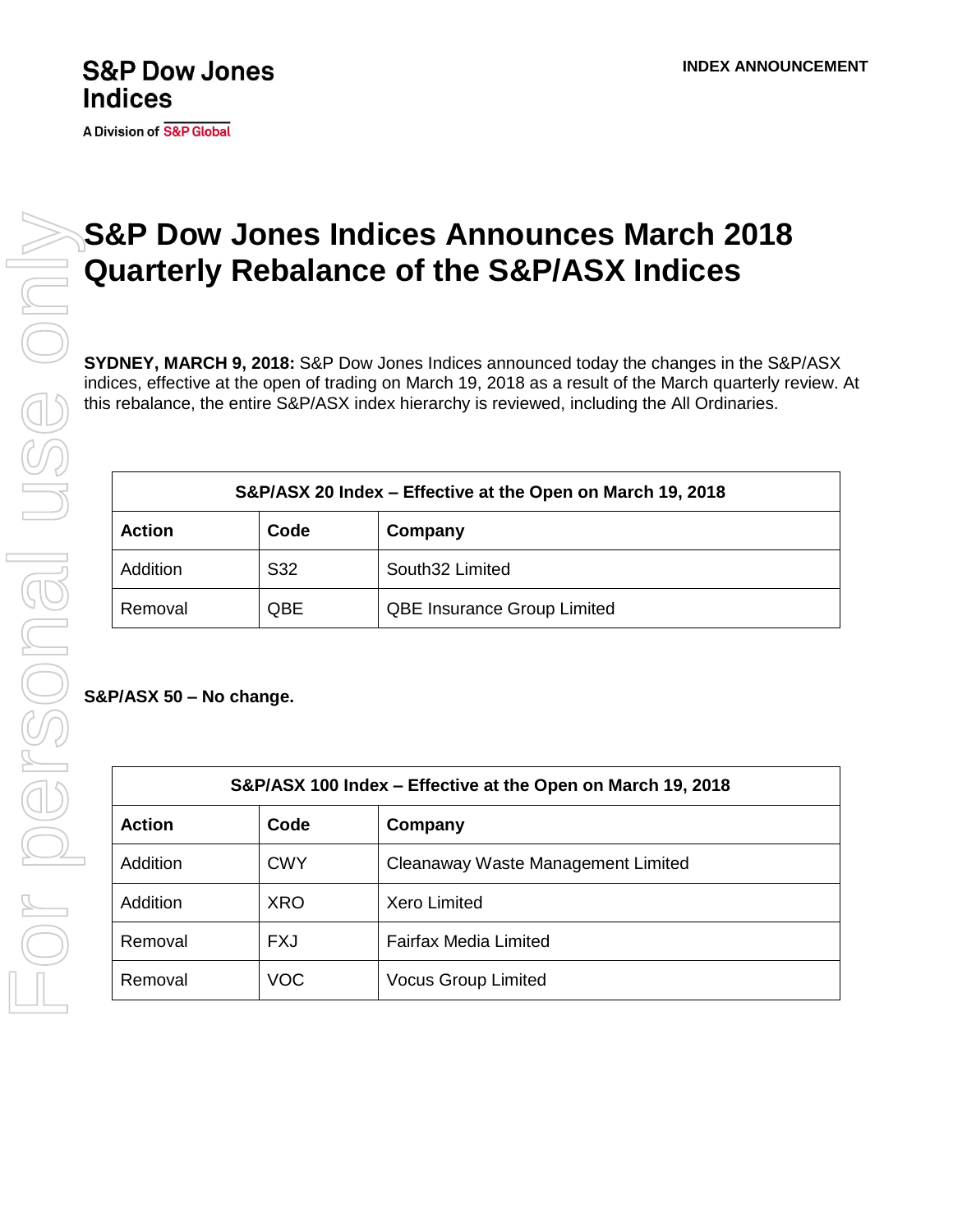| S&P/ASX 200 Index – Effective at the Open on March 19, 2018 |                 |                                         |  |
|-------------------------------------------------------------|-----------------|-----------------------------------------|--|
| <b>Action</b>                                               | Code            | Company                                 |  |
| Addition                                                    | ASL             | <b>Ausdrill Limited</b>                 |  |
| <b>Addition</b>                                             | BAL             | Bellamy's Australia Limited             |  |
| Addition                                                    | <b>SIQ</b>      | <b>Smartgroup Corporation Ltd</b>       |  |
| <b>Addition</b>                                             | <b>XRO</b>      | <b>Xero Limited</b>                     |  |
| Removal                                                     | AAC             | Australian Agricultural Company Limited |  |
| Removal                                                     | HT <sub>1</sub> | <b>HT&amp;E Limited</b>                 |  |
| Removal                                                     | <b>MYR</b>      | <b>Myer Holdings Limited</b>            |  |

| S&P/ASX 300 Index - Effective at the Open on March 19, 2018 |            |                                  |  |
|-------------------------------------------------------------|------------|----------------------------------|--|
| <b>Action</b>                                               | Code       | Company                          |  |
| Addition                                                    | <b>AJM</b> | <b>Altura Mining Limited</b>     |  |
| Addition                                                    | <b>BVS</b> | <b>Bravura Solutions Limited</b> |  |
| Addition                                                    | <b>EHL</b> | <b>Emeco Holdings Limited</b>    |  |
| Addition                                                    | <b>GSC</b> | <b>Global Geoscience Limited</b> |  |
| Addition                                                    | <b>IRI</b> | Integrated Research Limited      |  |
| Addition                                                    | <b>KDR</b> | Kidman Resources Limited         |  |
| Addition                                                    | LOV        | Lovisa Holdings Limited          |  |
| Addition                                                    | <b>MLB</b> | <b>Melbourne IT Limited</b>      |  |
| Addition                                                    | <b>NCZ</b> | New Century Resources Limited    |  |
| Addition                                                    | <b>NWH</b> | <b>NRW Holdings Limited</b>      |  |
| Addition                                                    | <b>NWL</b> | Netwealth Group Limited          |  |
| Addition                                                    | <b>PME</b> | <b>Pro Medicus Limited</b>       |  |
| Addition                                                    | <b>UPD</b> | <b>Updater Inc</b>               |  |
| Removal                                                     | <b>AQG</b> | Alacer Gold Corp.                |  |

For personal use only For personal use only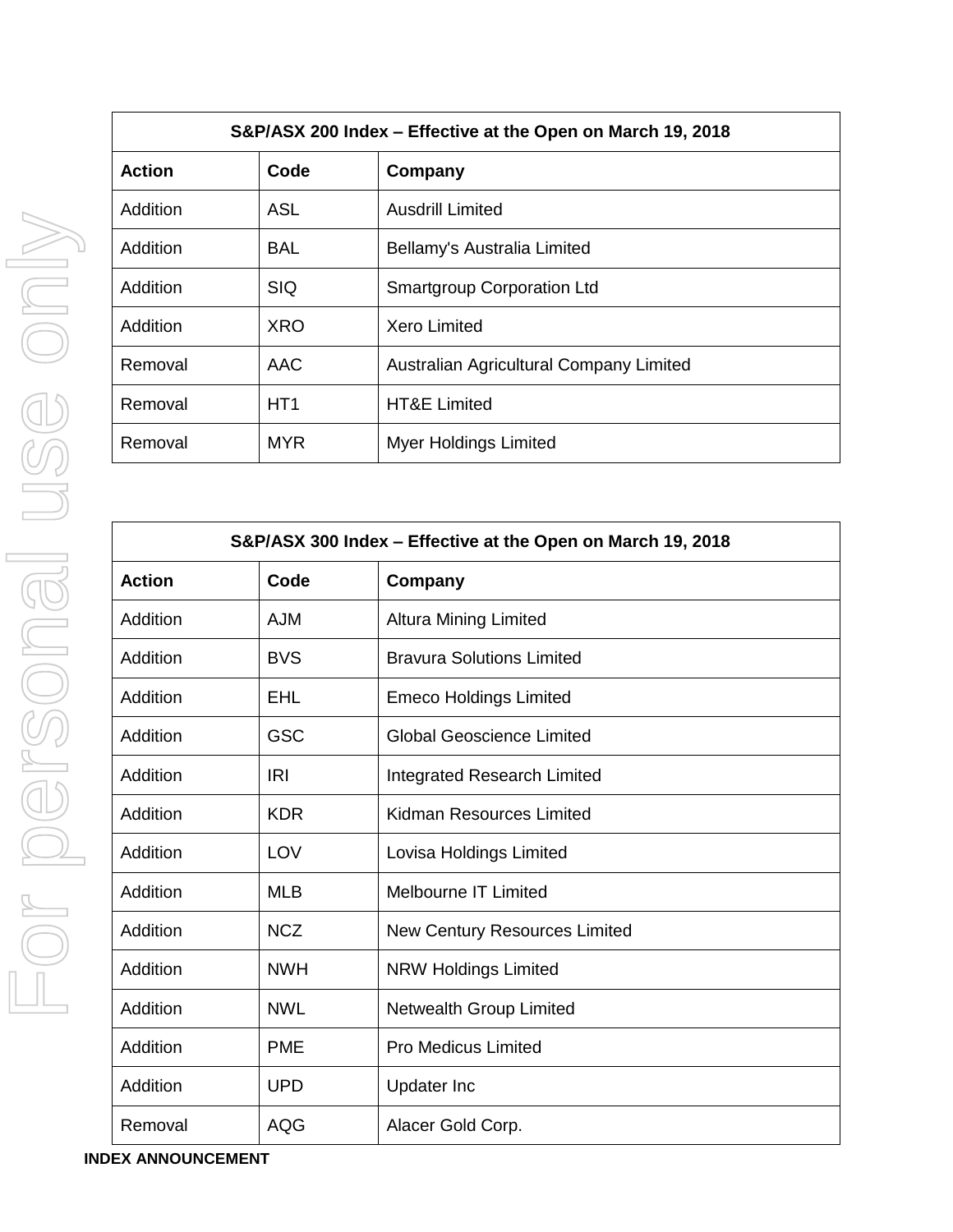| Removal | <b>BBN</b> | <b>Baby Bunting Group Limited</b>    |
|---------|------------|--------------------------------------|
| Removal | CAB        | Cabcharge Australia Limited          |
| Removal | GBT        | <b>GBST Holdings Limited</b>         |
| Removal | <b>HFR</b> | <b>Highfield Resources Limited</b>   |
| Removal | <b>NTC</b> | <b>Netcomm Wireless Limited</b>      |
| Removal | <b>SIV</b> | <b>Silver Chef Limited</b>           |
| Removal | <b>SLR</b> | <b>Silver Lake Resources Limited</b> |
| Removal | <b>TGA</b> | <b>Thorn Group Limited</b>           |
| Removal | <b>VTG</b> | Vita Group Limited                   |

| All Ordinaries - Effective at the Open on March 19, 2018 |            |                                           |  |
|----------------------------------------------------------|------------|-------------------------------------------|--|
| <b>Action</b>                                            | Code       | Company                                   |  |
| Addition                                                 | <b>AGY</b> | <b>Argosy Minerals Limited</b>            |  |
| Addition                                                 | AMI        | <b>Aurelia Metals Limited</b>             |  |
| Addition                                                 | <b>AQZ</b> | <b>Alliance Aviation Services Limited</b> |  |
| Addition                                                 | <b>ARV</b> | <b>Artemis Resources Limited</b>          |  |
| Addition                                                 | <b>ATS</b> | <b>Australis Oil &amp; Gas Limited</b>    |  |
| Addition                                                 | <b>AUZ</b> | <b>Australian Mines Limited</b>           |  |
| Addition                                                 | <b>AVZ</b> | <b>AVZ Minerals Limited</b>               |  |
| Addition                                                 | <b>BLY</b> | <b>Boart Longyear Limited</b>             |  |
| Addition                                                 | <b>BRL</b> | <b>Bathurst Resources Limited</b>         |  |
| Addition                                                 | <b>BRN</b> | <b>Brainchip Holdings Ltd</b>             |  |
| Addition                                                 | <b>BUB</b> | <b>Bubs Australia Limited</b>             |  |
| Addition                                                 | <b>BUL</b> | <b>Blue Energy Limited</b>                |  |
| Addition                                                 | CAJ        | <b>Capitol Health Limited</b>             |  |
| Addition                                                 | CAN        | Cann Group Limited                        |  |

**INDEX ANNOUNCEMENT**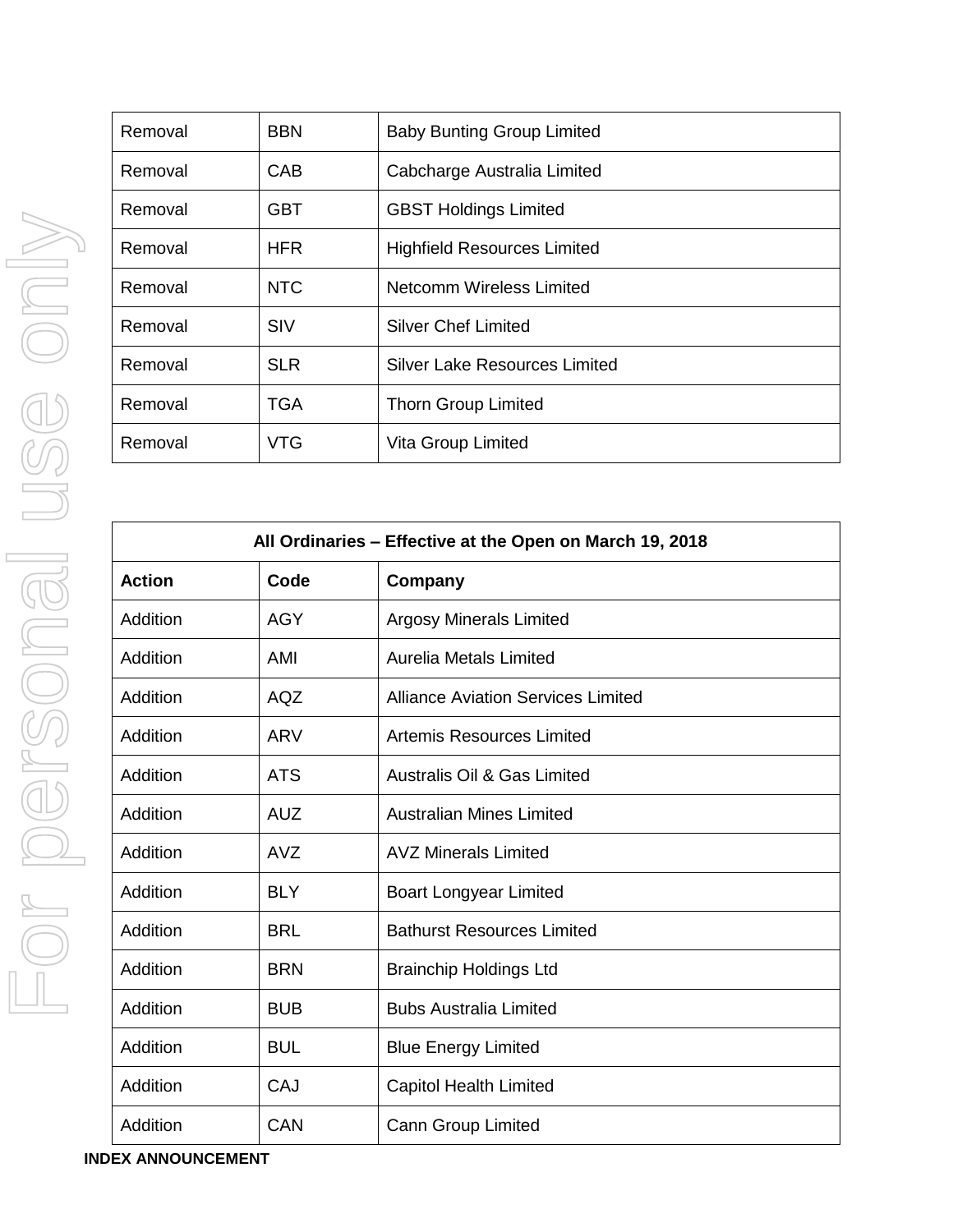| Addition | <b>CRD</b> | Credible Labs Inc.                          |
|----------|------------|---------------------------------------------|
| Addition | <b>CRR</b> | <b>Convenience Retail REIT</b>              |
| Addition | <b>DNK</b> | Danakali Limited                            |
| Addition | <b>EHL</b> | <b>Emeco Holdings Limited</b>               |
| Addition | <b>EOS</b> | Electro Optic Systems Holdings Limited      |
| Addition | <b>ESV</b> | <b>Eservglobal Limited</b>                  |
| Addition | <b>FBR</b> | <b>Fastbrick Robotics Ltd</b>               |
| Addition | <b>FDM</b> | Freedom Oil and Gas Ltd                     |
| Addition | <b>FID</b> | <b>Fiducian Group Limited</b>               |
| Addition | <b>FMS</b> | <b>Flinders Mines Limited</b>               |
| Addition | <b>FWD</b> | <b>Fleetwood Corporation Limited</b>        |
| Addition | GCS        | <b>Global Construction Services Limited</b> |
| Addition | <b>GDF</b> | <b>Garda Diversified Property Fund</b>      |
| Addition | <b>GSC</b> | <b>Global Geoscience Limited</b>            |
| Addition | <b>GSW</b> | <b>Getswift Limited</b>                     |
| Addition | <b>HAS</b> | <b>Hastings Technology Metals Ltd</b>       |
| Addition | <b>HRR</b> | <b>Heron Resources Limited</b>              |
| Addition | <b>JIN</b> | Jumbo Interactive Limited                   |
| Addition | <b>JLG</b> | Johns Lyng Group Limited                    |
| Addition | <b>LVH</b> | Livehire Limited                            |
| Addition | <b>LYL</b> | Lycopodium Limited                          |
| Addition | <b>MDC</b> | <b>Medlab Clinical Limited</b>              |
| Addition | <b>MDL</b> | <b>Mineral Deposits Limited</b>             |
| Addition | <b>MMI</b> | <b>Metro Mining Limited</b>                 |
| Addition | <b>MOE</b> | <b>Moelis Australia Limited</b>             |
| Addition | <b>MRM</b> | <b>MMA Offshore Limited</b>                 |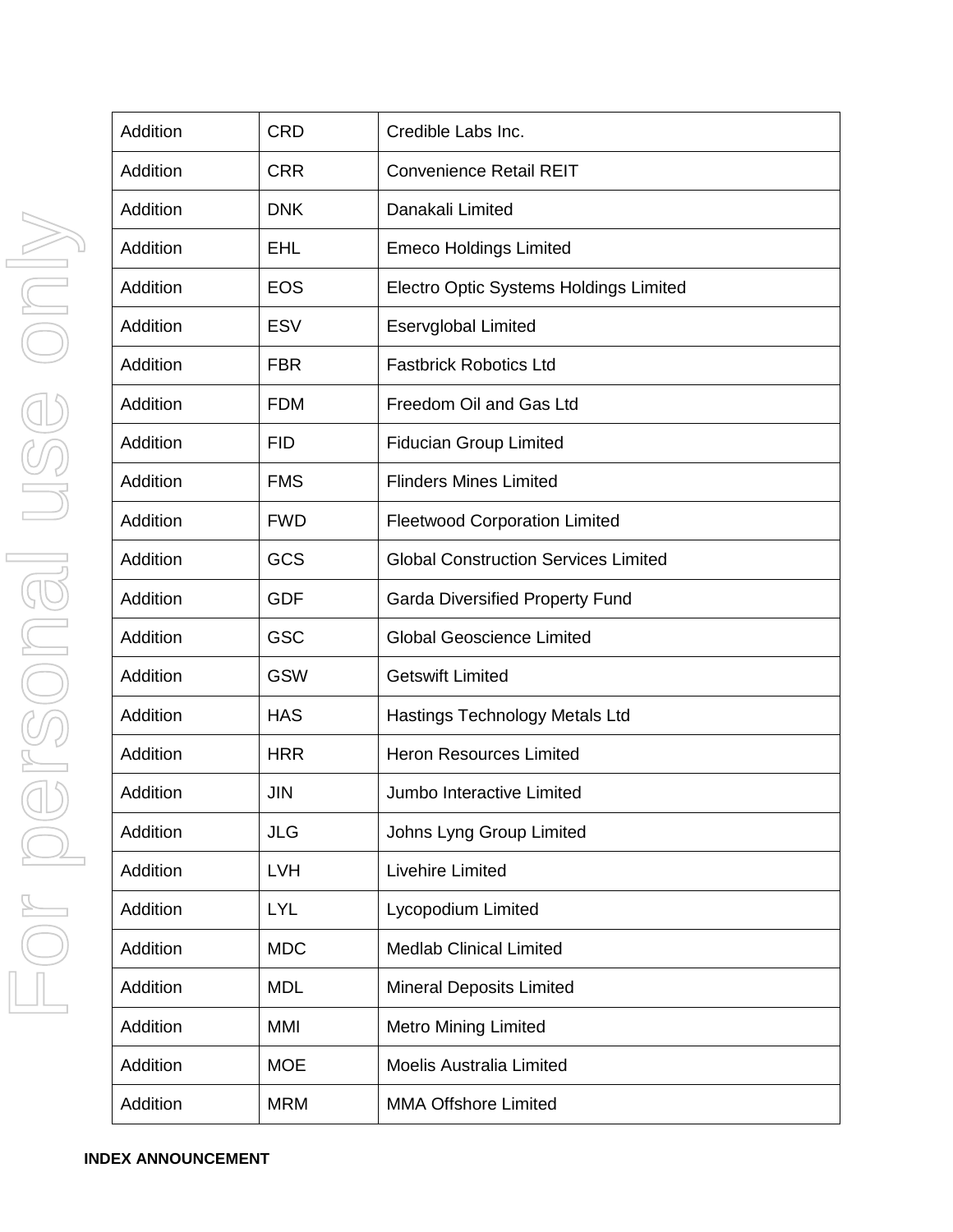| Addition | <b>NCZ</b>       | <b>New Century Resources Limited</b>      |
|----------|------------------|-------------------------------------------|
| Addition | <b>NEU</b>       | <b>Neuren Pharmaceuticals Limited</b>     |
| Addition | <b>NEW</b>       | <b>NEW Energy Solar</b>                   |
| Addition | <b>NVL</b>       | National Veterinary Care Ltd              |
| Addition | <b>NWL</b>       | Netwealth Group Limited                   |
| Addition | <b>NZM</b>       | <b>NZME Limited</b>                       |
| Addition | <b>OMH</b>       | <b>OM Holdings Limited</b>                |
| Addition | <b>PAC</b>       | <b>Pacific Current Group Limited</b>      |
| Addition | <b>PAN</b>       | <b>Panoramic Resources Limited</b>        |
| Addition | <b>PCG</b>       | Pengana Capital Group Limited             |
| Addition | <b>PFP</b>       | <b>Propel Funeral Partners Limited</b>    |
| Addition | <b>PNC</b>       | <b>Pioneer Credit Limited</b>             |
| Addition | <b>PPG</b>       | Pro-Pac Packaging Limited                 |
| Addition | <b>PPH</b>       | <b>Pushpay Holdings Limited</b>           |
| Addition | <b>REX</b>       | <b>Regional Express Holdings Limited</b>  |
| Addition | <b>RUL</b>       | <b>Rpmglobal Holdings Limited</b>         |
| Addition | <b>SGH</b>       | Slater & Gordon Limited                   |
| Addition | <b>SXE</b>       | Southern Cross Electrical Engineering Ltd |
| Addition | <b>TAW</b>       | <b>Tawana Resources NL</b>                |
| Addition | <b>TTM</b>       | <b>Titan Minerals Limited</b>             |
| Addition | <b>WGN</b>       | <b>Wagners Holding Company Limited</b>    |
| Addition | <b>XAM</b>       | Xanadu Mines Ltd                          |
| Addition | YOJ              | <b>Yojee Limited</b>                      |
| Addition | Z <sub>1</sub> P | Zip Co Limited                            |
| Removal  | 1AL              | <b>Oneall International Limited</b>       |
| Removal  | 88E              | 88 Energy Limited                         |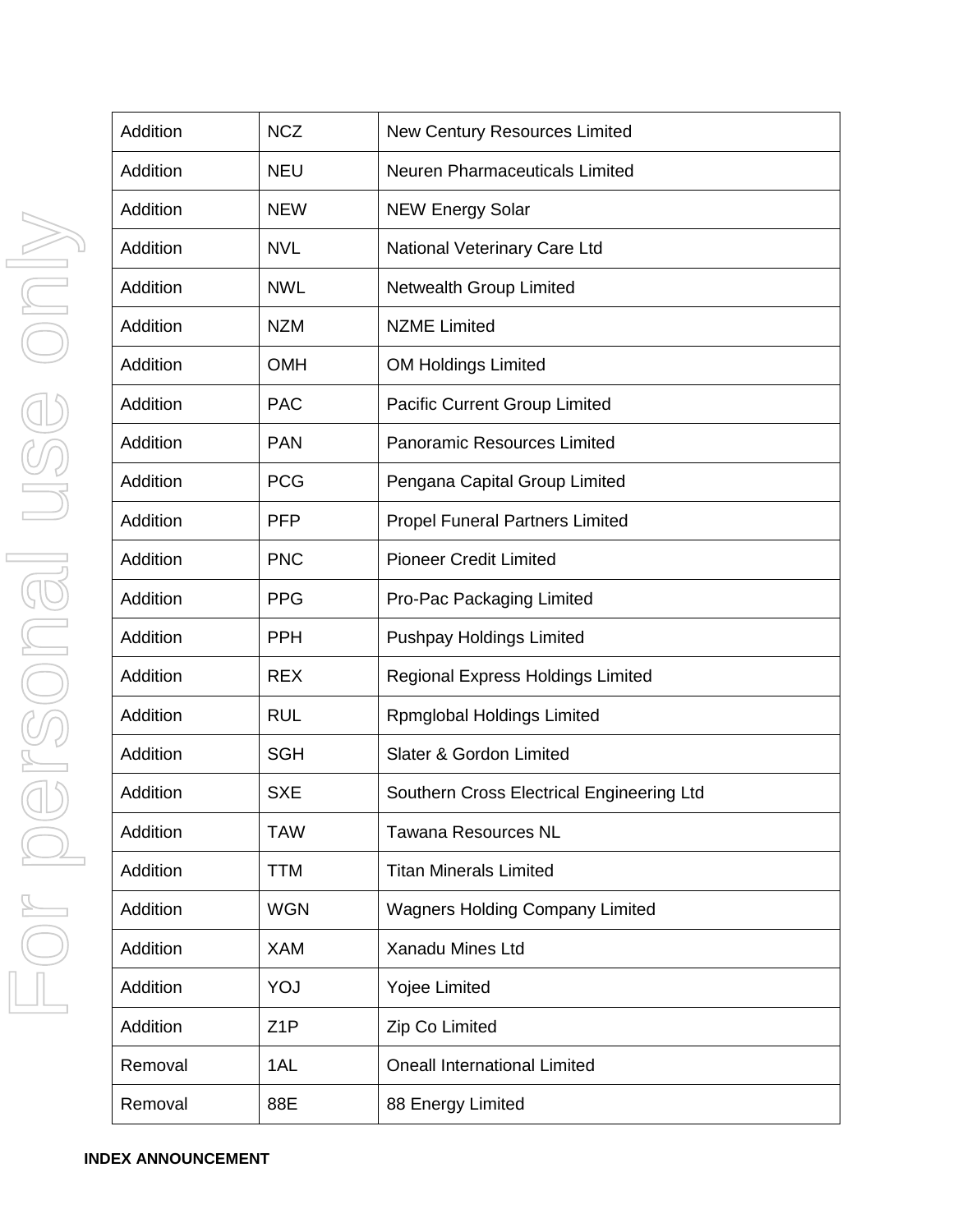| Removal | <b>ADJ</b> | <b>Adslot Ltd</b>                      |
|---------|------------|----------------------------------------|
| Removal | <b>AFA</b> | <b>ASF Group Limited</b>               |
| Removal | <b>AHX</b> | Apiam Animal Health Limited            |
| Removal | <b>AJX</b> | Alexium International Group Limited    |
| Removal | <b>APD</b> | <b>APN Property Group Limited</b>      |
| Removal | <b>ATU</b> | <b>Atrum Coal Limited</b>              |
| Removal | <b>AVG</b> | Australian Vintage Ltd                 |
| Removal | <b>BBG</b> | <b>Billabong International Limited</b> |
| Removal | <b>BFC</b> | Beston Global Food Company Limited     |
| Removal | <b>BLK</b> | <b>Blackham Resources Limited</b>      |
| Removal | <b>CBL</b> | <b>CBL Corporation Limited</b>         |
| Removal | CDU        | <b>Cudeco Limited</b>                  |
| Removal | <b>CGS</b> | Cogstate Ltd                           |
| Removal | <b>CMP</b> | <b>Compumedics Limited</b>             |
| Removal | <b>CSV</b> | <b>CSG Limited</b>                     |
| Removal | <b>DRM</b> | Doray Minerals Limited                 |
| Removal | <b>DXF</b> | Ding Sheng Xin Finance Co. Limited     |
| Removal | <b>EGH</b> | Eureka Group Holdings Limited          |
| Removal | <b>EGS</b> | <b>Eastern Goldfields Limited</b>      |
| Removal | <b>ELX</b> | <b>Ellex Medical Lasers Limited</b>    |
| Removal | <b>FIG</b> | Freedom Insurance Group Ltd            |
| Removal | <b>FSF</b> | Fonterra Shareholders' Fund            |
| Removal | <b>GBT</b> | <b>GBST Holdings Limited</b>           |
| Removal | GZL        | <b>Gazal Corporation Limited</b>       |
| Removal | <b>IIL</b> | Innate Immunotherapeutics Limited      |
| Removal | <b>KSL</b> | <b>Kina Securities Limited</b>         |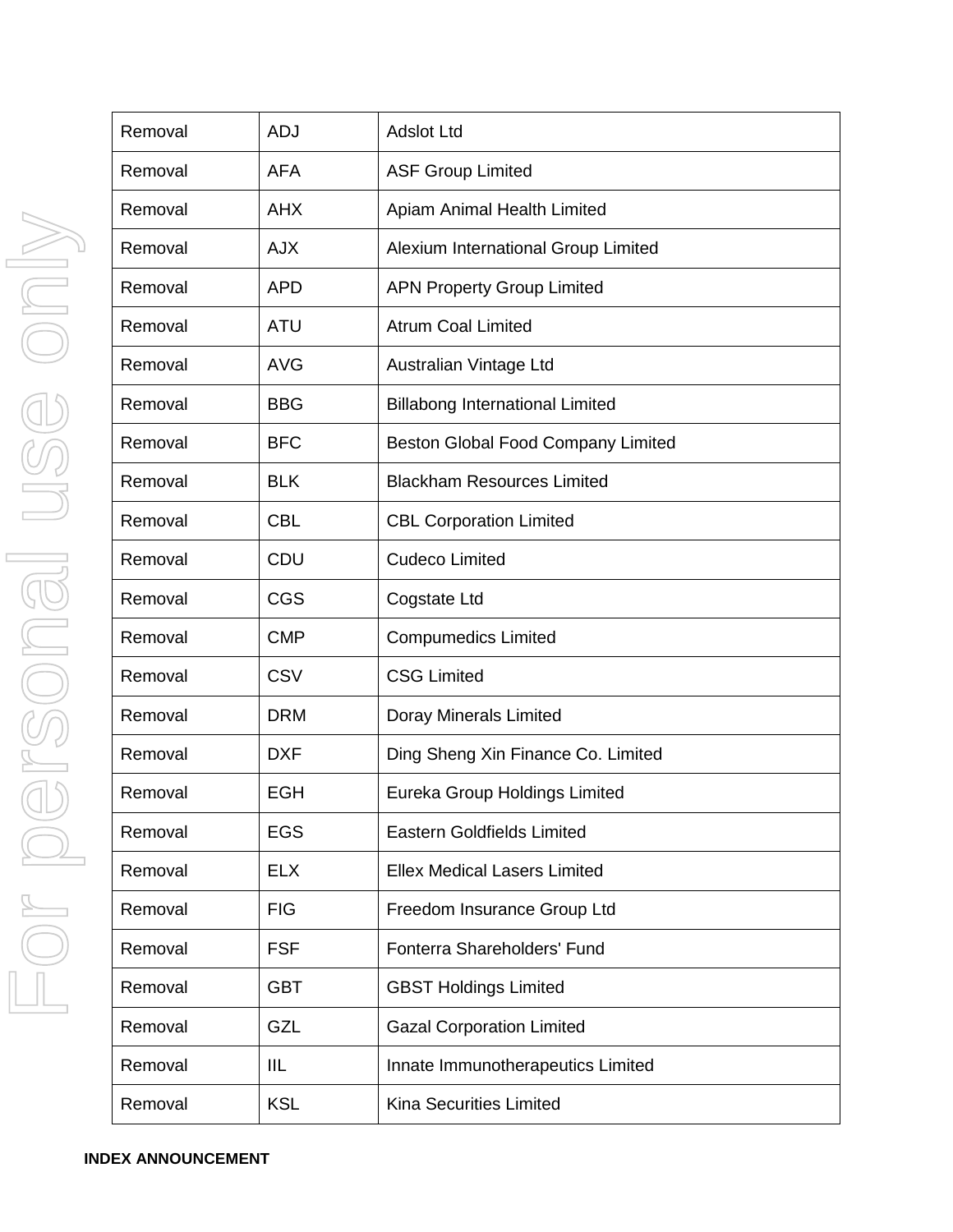|                      | Removal | <b>LOM</b> | Lucapa Diamond Company Limited           |
|----------------------|---------|------------|------------------------------------------|
|                      | Removal | <b>MEA</b> | <b>McGrath Limited</b>                   |
|                      | Removal | <b>MOY</b> | <b>Millennium Minerals Limited</b>       |
|                      | Removal | <b>MUA</b> | Mitula Group Limited                     |
|                      | Removal | <b>OBJ</b> | <b>OBJ Limited</b>                       |
|                      | Removal | <b>ONE</b> | <b>Oneview Healthcare PLC</b>            |
|                      | Removal | <b>PEN</b> | Peninsula Energy Limited                 |
|                      | Removal | <b>RAP</b> | <b>Resapp Health Limited</b>             |
|                      | Removal | <b>RCT</b> | <b>Reef Casino Trust</b>                 |
|                      | Removal | <b>RFX</b> | <b>Redflow Limited</b>                   |
|                      | Removal | <b>RXP</b> | <b>RXP Services Limited</b>              |
|                      | Removal | <b>SEA</b> | Sundance Energy Australia Limited        |
|                      | Removal | <b>SHJ</b> | Shine Corporate Ltd                      |
| $\frac{1}{\sqrt{2}}$ | Removal | <b>SMN</b> | <b>Structural Monitoring Systems PLC</b> |
|                      | Removal | <b>SMR</b> | <b>Stanmore Coal Limited</b>             |
|                      | Removal | <b>TGA</b> | <b>Thorn Group Limited</b>               |
|                      | Removal | <b>TRS</b> | The Reject Shop Limited                  |
|                      | Removal | <b>WTP</b> | <b>Watpac Limited</b>                    |
|                      | Removal | <b>XIP</b> | Xenith Ip Group Limited                  |
|                      | Removal | <b>YOW</b> | Yowie Group Ltd                          |